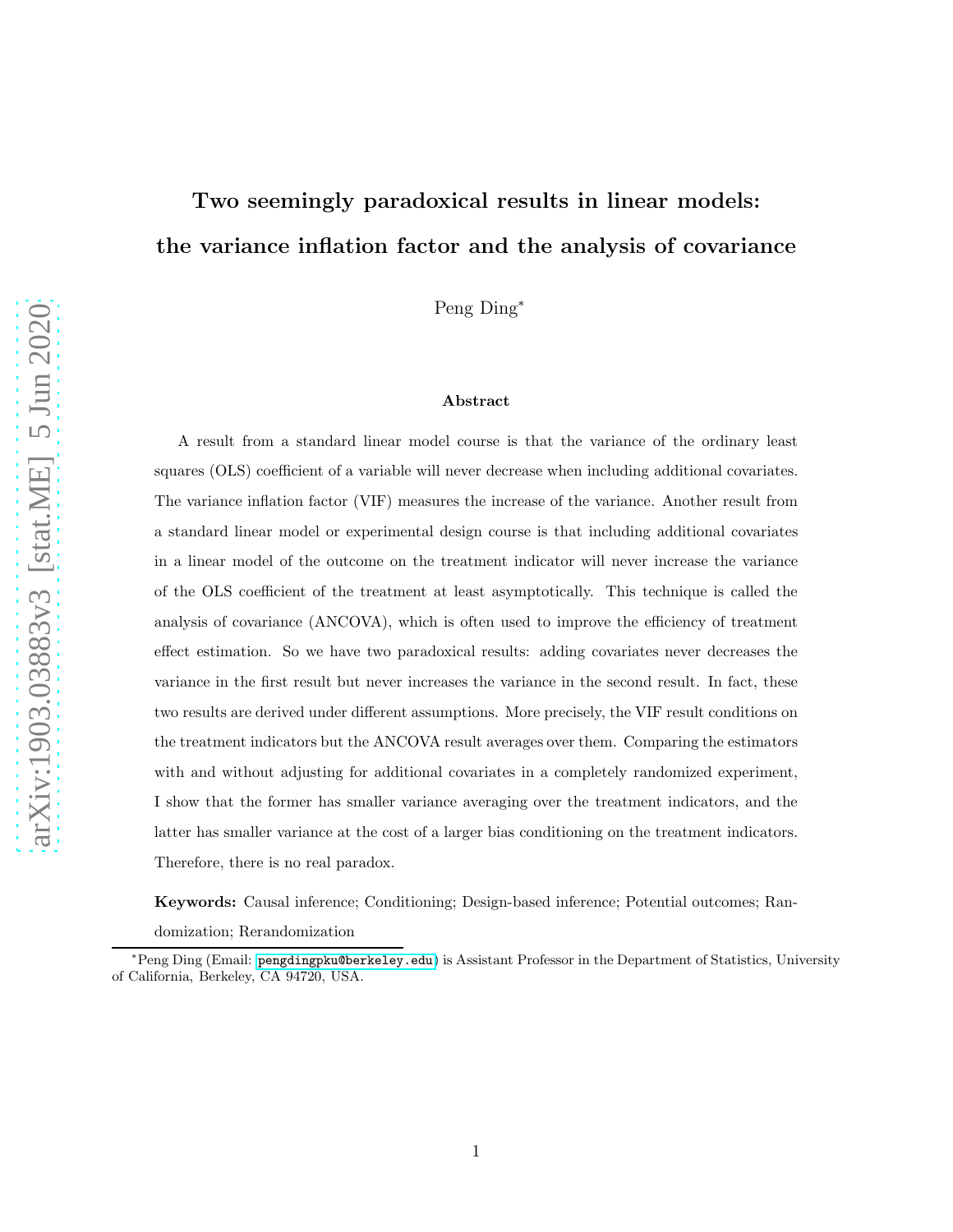## <span id="page-1-2"></span>1. Variance inflation factor

Consider the following linear regression:

<span id="page-1-1"></span>
$$
y_i = \alpha + \tau z_i + \beta' x_i + \varepsilon_i, \quad (i = 1, \dots, n)
$$
\n
$$
(1)
$$

where  $z_i$  is a scalar and  $x_i$  is a scalar or vector. Without loss of generality, we assume  $\bar{x}$  =  $n^{-1} \sum_{i=1}^{n} x_i = 0$ . In a leading example,  $z_i$  is the treatment variable and  $x_i$  contains all the covariates. Using a standard result in linear models, we can write the OLS estimator for  $\tau$  as

$$
\hat{\tau}_{\mathbf{a}} = \frac{\sum_{i=1}^{n} \check{z}_i y_i}{\sum_{i=1}^{n} \check{z}_i^2},
$$

where  $\check{z}_i$  is the residual from the OLS fit of  $z_i$  on  $(1, x_i)$ . This result is also called the Frisch-Waugh–Lovell Theorem in econometrics. If the regressors  $(z_i, x_i)$ 's are all fixed and the  $\varepsilon_i$ 's are independent and identically distributed (IID) with mean 0 and variance  $\sigma^2$  as in the classic linear model, then the variance of  $\hat{\tau}_a$  equals

<span id="page-1-0"></span>
$$
\begin{split} \text{var}(\hat{\tau}_{a}) &= \frac{\sum_{i=1}^{n} \tilde{z}_{i}^{2} \text{var}(y_{i})}{\left(\sum_{i=1}^{n} \tilde{z}_{i}^{2}\right)^{2}} \\ &= \frac{\sigma^{2}}{\sum_{i=1}^{n} \tilde{z}_{i}^{2}} \\ &= \frac{\sigma^{2}}{\sum_{i=1}^{n} (z_{i} - \bar{z})^{2}} \times \frac{\sum_{i=1}^{n} (z_{i} - \bar{z})^{2}}{\sum_{i=1}^{n} \tilde{z}_{i}^{2}} . \end{split} \tag{2}
$$

The first term of [\(2\)](#page-1-0) equals the variance of

<span id="page-1-3"></span>
$$
\hat{\tau} = \frac{\sum_{i=1}^{n} (z_i - \bar{z}) y_i}{\sum_{i=1}^{n} (z_i - \bar{z})^2},\tag{3}
$$

i.e., the coefficient of  $z_i$  in the OLS fit of  $y_i$  on  $(1, z_i)$  without adjusting for  $x_i$ . The second term of [\(2\)](#page-1-0) is the VIF, which is no smaller than 1 because it is the total sum of squares divided by the residual sum of squares in the OLS fit of  $z_i$  on  $(1, x_i)$ . The VIF can be equivalently written as  $(1 - R_{z|x}^2)^{-1}$ , where  $R_{z|x}^2$  is the sample  $R^2$  between  $z_i$  and  $x_i$ . So the VIF result can also be written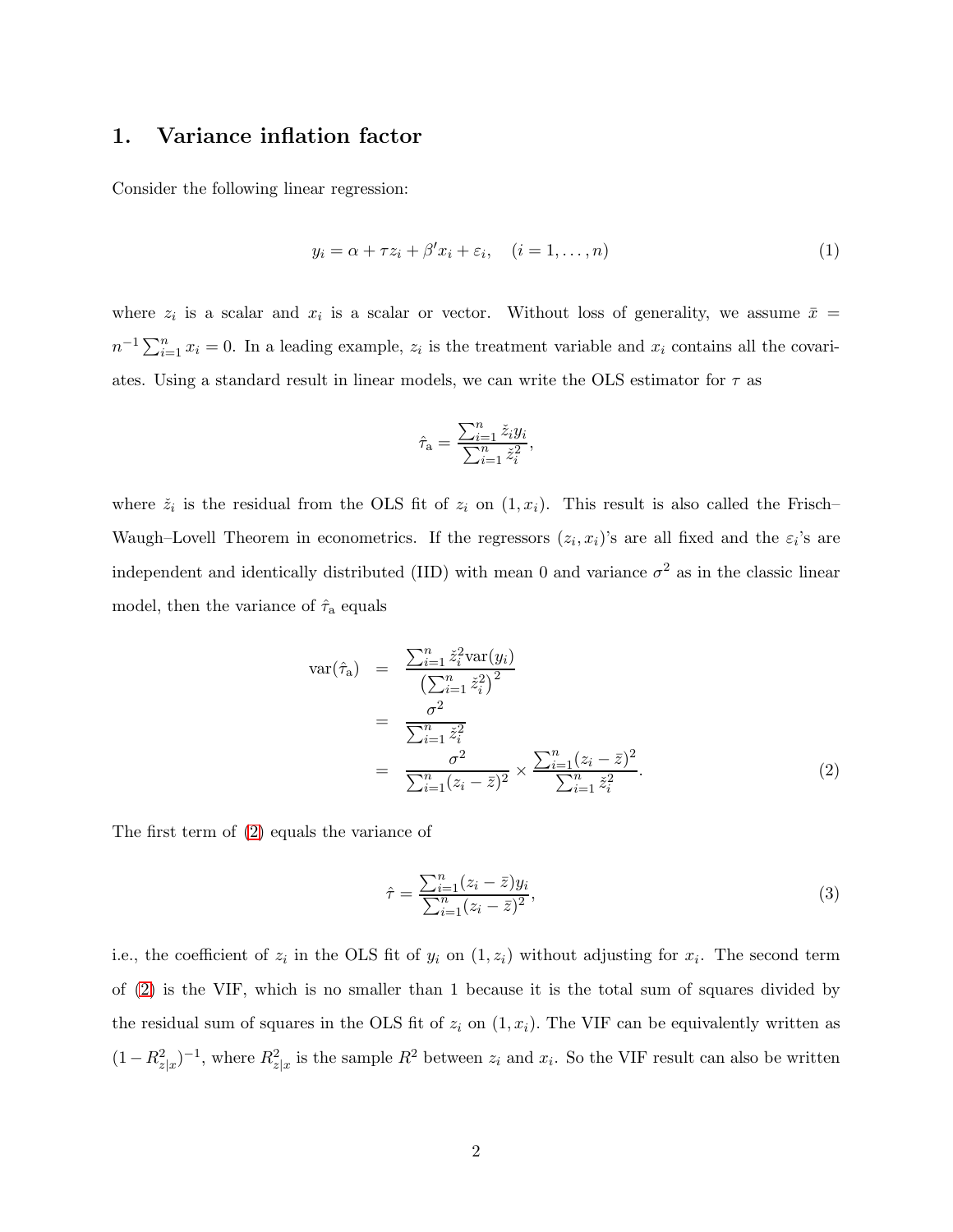as

$$
\text{var}(\hat{\tau}_a) = \text{var}(\hat{\tau}) \times (1 - R_{z|x}^2)^{-1}.
$$

It highlights the bias-variance tradeoff: with more covariates  $x_i$  included, the model is closer to the truth and thus leads to smaller bias in estimating  $\tau$ , but at the same time it results in larger variance of  $\hat{\tau}_a$ . See [Faraway \(2016](#page-10-0)), [Fox \(2015\)](#page-10-1) and [Agresti \(2015](#page-10-2)) for textbook discussions.

Thus, from [\(2\)](#page-1-0), the variance of var $(\hat{\tau}_a)$  will never decrease with more covariates in [\(1\)](#page-1-1), because the residual sum of squares  $\sum_{i=1}^{n} \tilde{z}_i^2$  will decrease while the total sum of squares  $\sum_{i=1}^{n} (z_i - \bar{z})^2$  is constant. An immediate result is

$$
\text{var}(\hat{\tau}_a) \geq \text{var}(\hat{\tau}),
$$

and the equality holds when  $X'Z = 0$ , where  $Z = (z_1, \ldots, z_n)'$  is the vector formed by regressors  $z_i$ 's and  $X = (x'_1, \ldots, x'_n)'$  is the matrix formed by the regressors  $x_i$ 's. The orthogonality of regressors (i.e.,  $X'Z = 0$ ) ensures that  $R_{z|x}^2 = 0$  and  $\hat{\tau} = \hat{\tau}_a$ .

## <span id="page-2-0"></span>2. Analysis of covariance

Now we consider a special case of [\(1\)](#page-1-1): the  $x_i$ 's are pretreatment covariates, the  $z_i$ 's are the binary treatment indicators (1 for the treatment and 0 for the control), and the  $y_i$ 's are the outcomes of interest. Then [\(1\)](#page-1-1) is the standard ANCOVA model, and the parameter of interest  $\tau$  is the treatment effect. Let  $n_1 = \sum_{i=1}^n z_i$  and  $n_0 = \sum_{i=1}^n (1 - z_i)$  be the numbers of units under the treatment and control, respectively. As in Section [1,](#page-1-2) we assume that the  $\varepsilon_i$ 's are IID with mean 0 and variance  $\sigma^2$ . In a completely randomized experiment, we further assume that the  $z_i$ 's are from random permutation of  $n_1$  1's and  $n_0$  0's.

Because  $z_i$  is binary, we can define

$$
\hat{\delta}_x = n_1^{-1} \sum_{i=1}^n z_i x_i - n_0^{-1} \sum_{i=1}^n (1 - z_i) x_i, \quad \hat{\delta}_\varepsilon = n_1^{-1} \sum_{i=1}^n z_i \varepsilon_i - n_0^{-1} \sum_{i=1}^n (1 - z_i) \varepsilon_i
$$

as the differences-in-means of x and  $\varepsilon$ . Further let  $\hat{\beta}$  be the OLS estimator for  $\beta$  in [\(1\)](#page-1-1). The estimator  $\hat{\tau}$  in [\(3\)](#page-1-3) without adjusting for covariates simplifies to the difference in means of the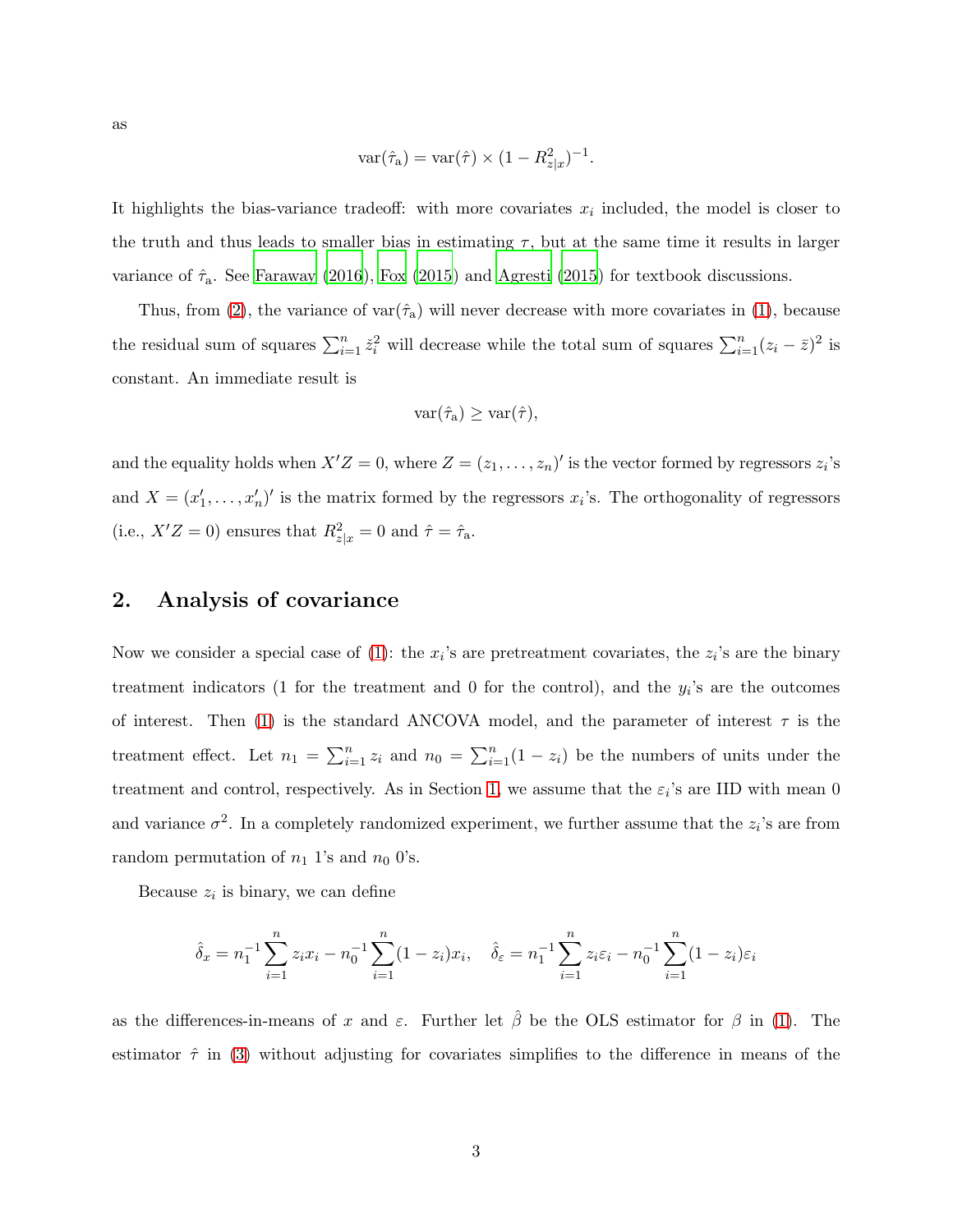outcome:

$$
\hat{\tau} = n_1^{-1} \sum_{i=1}^n z_i y_i - n_0^{-1} \sum_{i=1}^n (1 - z_i) y_i,
$$

which further simplifies to

<span id="page-3-0"></span>
$$
\hat{\tau} = n_1^{-1} \sum_{i=1}^n z_i (\alpha + \tau z_i + \beta' x_i + \varepsilon_i) - n_0^{-1} \sum_{i=1}^n (1 - z_i)(\alpha + \tau z_i + \beta' x_i + \varepsilon_i)
$$
  
=  $\tau + \beta' \hat{\delta}_x + \hat{\delta}_\varepsilon,$  (4)

under [\(1\)](#page-1-1). Based on OLS of (1), the estimator  $\hat{\tau}_a$  adjusting for the covariates simplifies to

$$
\hat{\tau}_{a} = n_{1}^{-1} \sum_{i=1}^{n} z_{i} (y_{i} - \hat{\beta}^{\prime} x_{i}) - n_{0}^{-1} \sum_{i=1}^{n} (1 - z_{i}) (y_{i} - \hat{\beta}^{\prime} x_{i})
$$
\n
$$
= \tau + (\beta - \hat{\beta})^{\prime} \hat{\delta}_{x} + \hat{\delta}_{\varepsilon}.
$$

With large samples, we can ignore the term  $(\beta - \hat{\beta})' \hat{\delta}_x$  above to obtain

$$
\hat{\tau}_{\rm a} \approx \tau + \hat{\delta}_\varepsilon,
$$

because  $(\beta - \hat{\beta})' \hat{\delta}_x = O_P(n^{-1})$  is of higher order due to  $\hat{\beta} - \beta = O_P(n^{-1/2})$  and  $\hat{\delta}_x = O_P(n^{-1/2})$ , both justified by central limit theorems under certain moment conditions. See [Li and Ding \(2017](#page-11-0)) for technical details.

Under complete randomization, we can show that

$$
E(\hat{\delta}_{\varepsilon}) = 0, \quad E(\hat{\delta}_x) = 0
$$

based on a standard result for the difference-in-means [\(Neyman 1923](#page-11-1)),

$$
\operatorname{var}(\hat{\delta}_{\varepsilon}) = \frac{n}{n_1 n_0} \sigma^2, \quad \operatorname{var}(\hat{\delta}_x) = \frac{n}{n_1 n_0} S_x^2,\tag{5}
$$

where  $S_x^2 = (n-1)^{-1} \sum_{i=1}^n (x_i - \bar{x})(x_i - \bar{x})'$  is the finite population covariance of the  $x_i$ 's [\(Imbens and Rubin](#page-11-2) [2015\)](#page-11-2), and moreover, the uncorrelatedness of the two difference-in-means [\(Li and Ding 2017](#page-11-0))

$$
cov(\hat{\delta}_{\varepsilon}, \hat{\delta}_x) = 0.
$$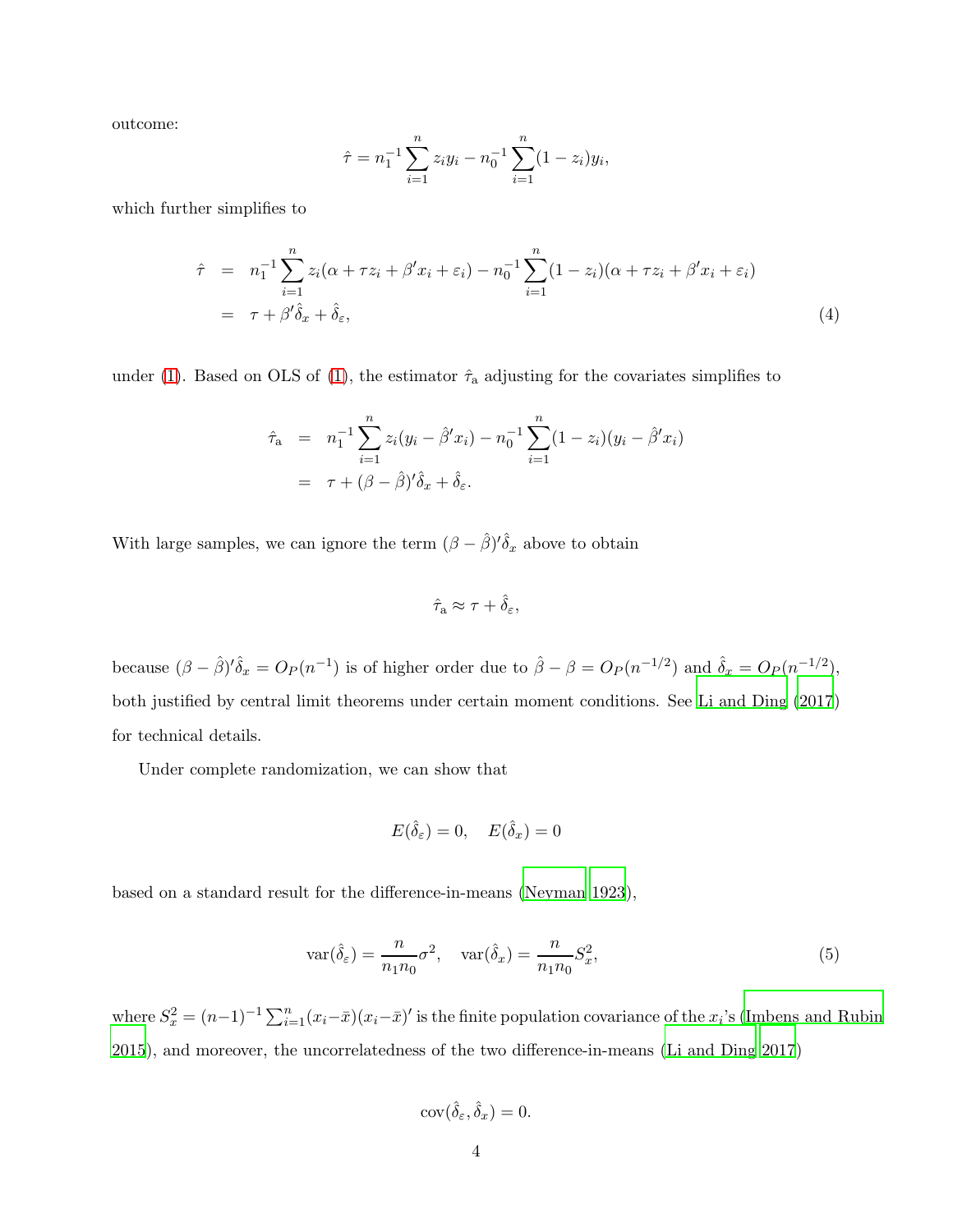Then  $E(\hat{\tau}) = \tau$  and  $E(\hat{\tau}_a) \approx \tau$ , i.e.,  $\hat{\tau}$  is unbiased and  $\hat{\tau}_a$  is consistent for  $\tau$ . Their variances satisfies

$$
\text{var}(\hat{\tau}) - \text{var}(\hat{\tau}_a) \approx \text{var}(\beta' \hat{\delta}_x) = \frac{n}{n_1 n_0} \beta' S_x^2 \beta \ge 0.
$$

Thus, if  $\beta \neq 0$  then ANCOVA improves estimation efficiency, at least asymptotically. See [Kempthorne](#page-11-3) [\(1952](#page-11-3)), [Hinkelmann and Kempthorne \(2007](#page-11-4)) and [Cox and Reid \(2000](#page-10-3)) for textbook discussions.

## <span id="page-4-1"></span>3. From conflict to unification

#### 3.1. A unified data generating process

From the VIF result, we see that adding more covariates never decreases the variance of an OLS coefficient. In contrast, from the ANCOVA result, we see that adding more covariates never increases the variance of an OLS coefficient at least asymptotically. These two results are both standard in textbooks of linear models or experimental designs. However, they seem to give opposite conclusions. Both results are derived under the linear model [\(1\)](#page-1-1), and therefore, these two conflicting results seem paradoxical.

If we go back to the derivations above carefully, we will find that Section [1](#page-1-2) assumes that the  $z_i$ 's and  $x_i$ 's are both fixed, but Section [2](#page-2-0) assumes that the  $z_i$ 's are random and the  $x_i$ 's are fixed. Therefore, the VIF and the ANCOVA results hold under different assumptions on the treatment indicators. This vaguely explains the paradox.

Technically, the settings for VIF and ANCOVA are slightly different, for example,  $z_i$  can be general and may have arbitrary correlation with  $x_i$  in the VIF result, but it is binary and arises from complete randomization in the ANCOVA result. The data generating process below comes from the intersection of the settings for the two results, which allows for more unified discussion of them.

<span id="page-4-2"></span>Consider the following data generating process: for  $i = 1, \ldots, n$ ,

- <span id="page-4-0"></span>(a) the  $x_i$ 's are fixed constants, centered at  $\bar{x} = n^{-1} \sum_{i=1}^n x_i = 0$ ;
- (b) generate the potential outcomes under control as  $y_i(0) = \alpha + \beta' x_i + \varepsilon_i$ , where  $\mathcal{E} = (\varepsilon_1, \dots, \varepsilon_n)$ are IID with mean 0 and variance  $\sigma^2$ ;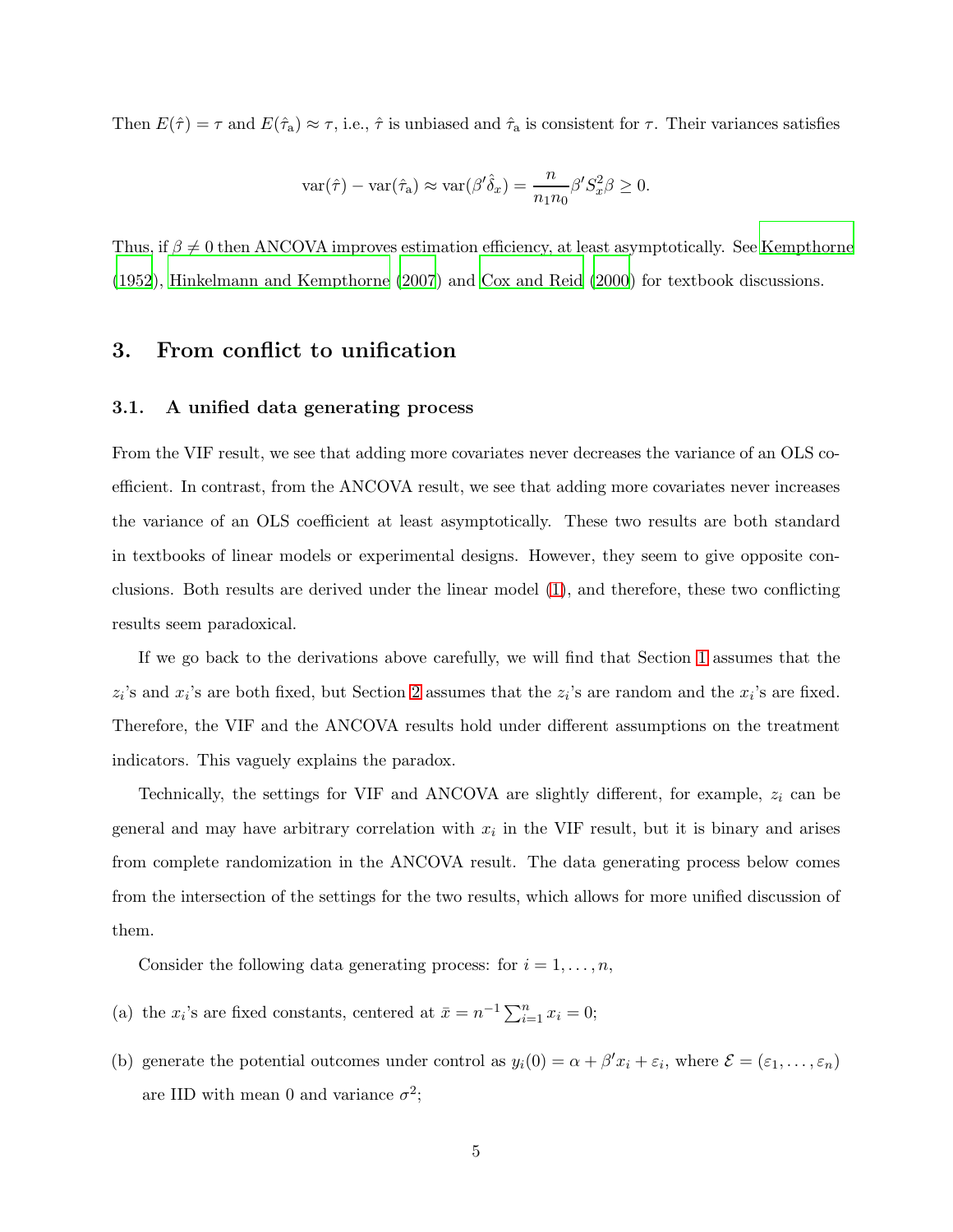- <span id="page-5-4"></span><span id="page-5-0"></span>(c) generate the potential outcomes under treatment as  $y_i(1) = y_i(0) + \tau$ , i.e., the individual treatment effect  $y_i(1) - y_i(0)$  is constant  $\tau$ ;
- <span id="page-5-3"></span>(d) generate  $Z = (z_1, \ldots, z_n)$  from a random permutation of  $n_1$  1's and  $n_0$  0's;
- (e) the observed outcome is

<span id="page-5-1"></span>
$$
y_i = z_i y_i(1) + (1 - z_i) y_i(0)
$$
  
=  $\tau z_i + y_i(0)$   
=  $\alpha + \tau z_i + \beta' x_i + \varepsilon_i.$  (6)

In [\(b\)](#page-4-0) and [\(c\)](#page-5-0), I use the potential outcomes notation [\(Neyman](#page-11-1) [1923](#page-11-1)). Readers who are uncomfortable with  $y_i(1)$  and  $y_i(0)$  can ignore steps [\(b\)](#page-4-0) and [\(c\)](#page-5-0) and view [\(6\)](#page-5-1) as the data generating process with random  $\varepsilon_i$ 's and  $z_i$ 's. Then  $\tau$  represents the average treatment effect, which is the parameter of interest.

#### 3.2. Comparing the variances

Conditional on Z, [\(6\)](#page-5-1) is a linear model with fixed  $(z_i, x_i)$ 's and homoskedastic errors  $\varepsilon_i$ 's. The discussion in Section [1](#page-1-2) applies in this case. Then from the VIF result, we know that

<span id="page-5-2"></span>
$$
\text{var}(\hat{\tau}_a \mid Z) \ge \text{var}(\hat{\tau} \mid Z),\tag{7}
$$

i.e., the estimator adjusting for covariates  $x_i$ 's has larger variance. However,  $\hat{\tau}_a$  is unbiased but  $\hat{\tau}$ is biased. From the classic OLS theory,

$$
E(\hat{\tau}_a \mid Z) = \tau,
$$

and from the formula of [\(4\)](#page-3-0), the bias of  $\hat{\tau}$  is

$$
E(\hat{\tau} \mid Z) - \tau = \beta' \hat{\delta}_x.
$$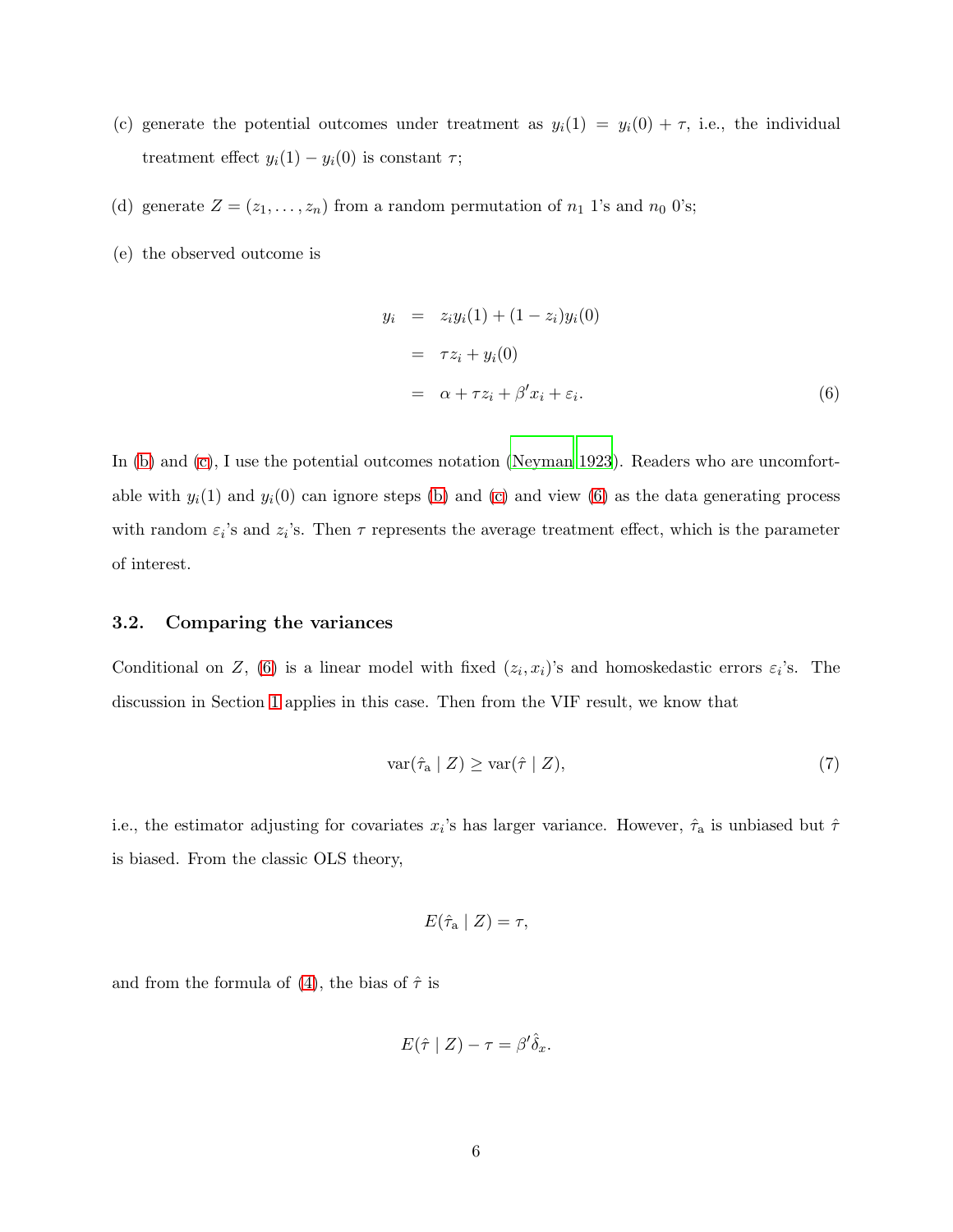Therefore, the smaller conditional variance of  $\hat{\tau}$  comes at the cost of having a larger conditional bias. The conditional bias of  $\hat{\tau}$  vanishes only in the special case with  $\hat{\delta}_x = 0$ , that is, the covariates are perfectly balanced in means across the treatment and control groups.

Averaging over Z, we have random potential outcomes and random treatment indicators. The discussion in Section [2](#page-2-0) applies in this case. We have shown that

$$
E(\hat{\tau}) = \tau, \quad E(\hat{\tau}_a) \approx \tau,
$$

and moreover, asymptotically (ignoring higher order terms),

<span id="page-6-0"></span>
$$
\text{var}(\hat{\tau}) \ge \text{var}(\hat{\tau}_a). \tag{8}
$$

Mathematically, the efficiency reversal results in  $(7)$  and  $(8)$  do not lead to contradiction given the explicitly specified conditioning sets. Statistically, however, they form a paradox that is similar to the classic Simpson's paradox of effect reversal due to different conditioning sets. This paradox can be explained by decompositions based on the law of total variance:

$$
\begin{aligned} \text{var}(\hat{\tau}_a) &= E\{\text{var}(\hat{\tau}_a \mid Z)\} + \text{var}\{E(\hat{\tau}_a \mid Z)\} \\ &= E\{\text{var}(\hat{\tau}_a \mid Z)\} + \text{var}(\tau) \\ &= E\{\text{var}(\hat{\tau}_a \mid Z)\} \end{aligned}
$$

and

$$
\begin{aligned} \text{var}(\hat{\tau}) &= E\{\text{var}(\hat{\tau} \mid Z)\} + \text{var}\{E(\hat{\tau} \mid Z)\} \\ &= E\{\text{var}(\hat{\tau} \mid Z)\} + \text{var}(\tau + \beta'\hat{\delta}_x) \\ &= E\{\text{var}(\hat{\tau} \mid Z)\} + \text{var}(\beta'\hat{\delta}_x). \end{aligned}
$$

Based on the VIF result,  $E\{\text{var}(\hat{\tau}_a \mid Z)\} \ge E\{\text{var}(\hat{\tau} \mid Z)\}\$ , but their difference is small because the  $R_{z|x}^2$  between  $z_i$  and  $x_i$  is close to zero under complete randomization. We can ignore their difference in asymptotic analysis. More importantly, the unadjusted estimator has an additional variance term due to the conditional bias which reverses the ordering of  $var(\hat{\tau}_a)$  and  $var(\hat{\tau})$ .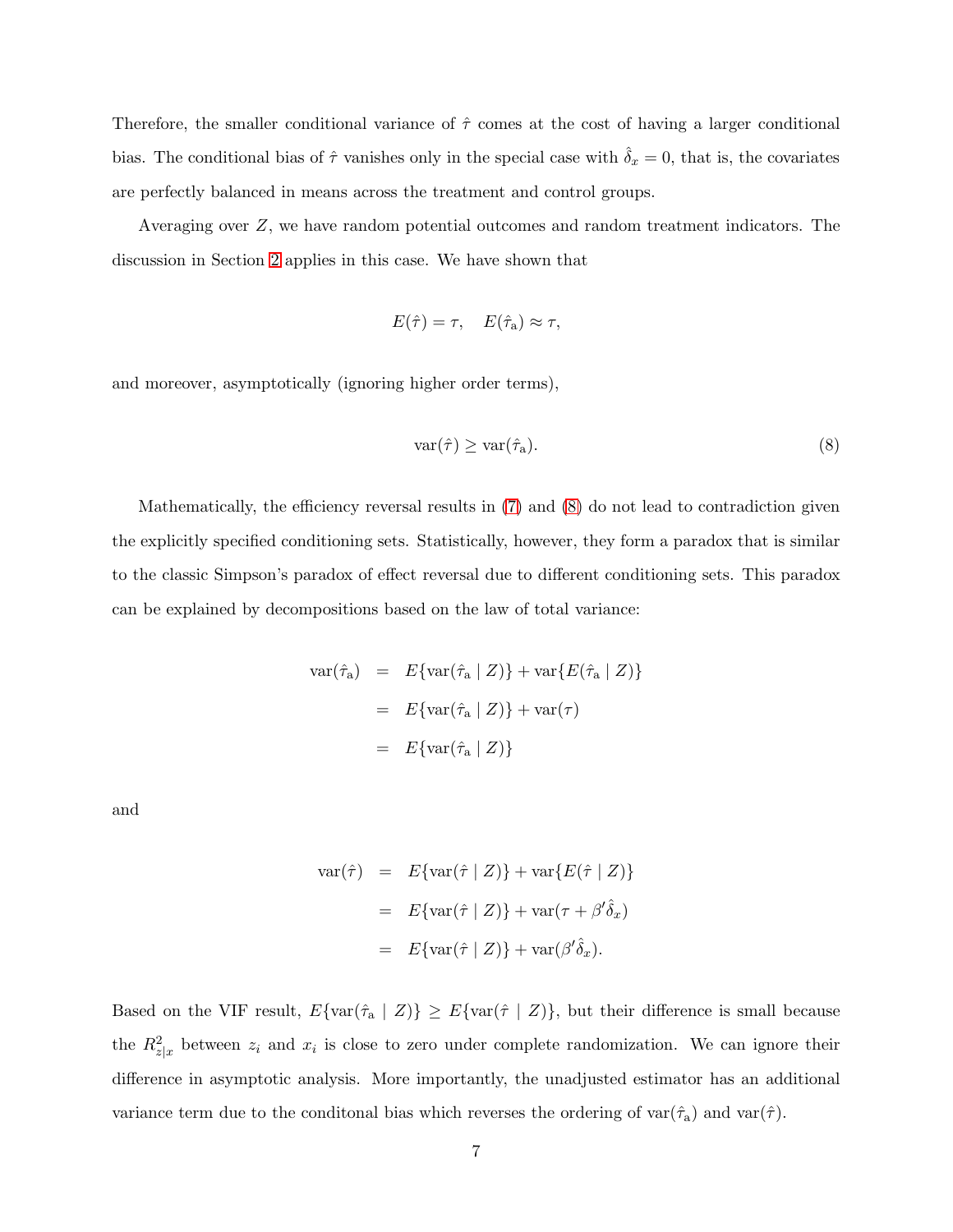#### <span id="page-7-0"></span>3.3. Comparing the estimated variances

Sections [1](#page-1-2) and [2](#page-2-0) compare the variances of  $\hat{\tau}_a$  and  $\hat{\tau}$  which are theoretical quantities depending on the unknown true data generating process. In practice, standard statistical software packages report the estimated variances based on OLS:

$$
\hat{\text{var}}(\hat{\tau}_a) = \frac{\hat{\sigma}_{y|z,x}^2}{\sum_{i=1}^n (z_i - \bar{z})^2} \times \frac{1}{1 - R_{z|x}^2}
$$

and

$$
\hat{\text{var}}(\hat{\tau}) = \frac{\hat{\sigma}_{y|z}^2}{\sum_{i=1}^n (z_i - \bar{z})^2},
$$

where  $\hat{\sigma}_y^2$  $y|z,x$  equals the residual sum of squares divided by  $n-2-\dim(x)$  in the OLS fit of  $y_i$  on  $(1, z_i, x_i)$ , and  $\hat{\sigma}_y^2$  $y_{|z}^2$  equals the residual sum of squares divided by  $n-2$  in the OLS fit of  $y_i$  on  $(1, z_i)$ . The ratio of these two variances depends on  $\hat{\sigma}_y^2$  $\frac{2}{y|z,x}/\hat{\sigma}_y^2$  $y|z$  and  $R_{z|x}^2$ , which can be larger or smaller than 1. Importantly, this is a numeric result regardless of whether or not we condition on Z.

In fact, under the data generating process in Section [3.1,](#page-4-1)  $\hat{\text{var}}(\hat{\tau}_a)$  is often smaller than  $\hat{\text{var}}(\hat{\tau})$  as long as the covariates are predictive to the outcome. This is true due to two basic facts: first,  $R_{z|x}^2$  is close to 0 under complete randomization so the VIF can be ignored asymptotically; second,  $\hat{\sigma}_{n}^{2}$  $_{y|z,x}^{2}$  is often smaller than  $\hat{\sigma}_y^2$  $y_{z}^{2}$  because the residual sum of squares decreases with an additional predictive covariate. This argument ignores the opposite impact of the degrees of freedom correction, which is reasonable when the sample size is large and the dimension of covariates is small. See [Freedman](#page-10-4) [\(1983](#page-10-4)) for discussion of  $R^2$  with high dimensional covariates.

The above heuristic comparison of  $\hat{\text{var}}(\hat{\tau}_a)$  and  $\hat{\text{var}}(\hat{\tau})$  is not in contradiction with the VIF result which concerns the true variances conditional on Z. The estimated variances can be different from the true variances, especially when the linear model of  $y_i$  on  $(1, z_i)$  is misspecified.

## 4. Connection with randomization inference

#### 4.1. Variances conditional on the error terms

Another conditioning scheme leads to discussion beyond Sections [1](#page-1-2) and [2.](#page-2-0) Conditional on the error terms  $\mathcal{E}$ , we have fixed potential outcomes and completely randomized  $Z$ . Statistics under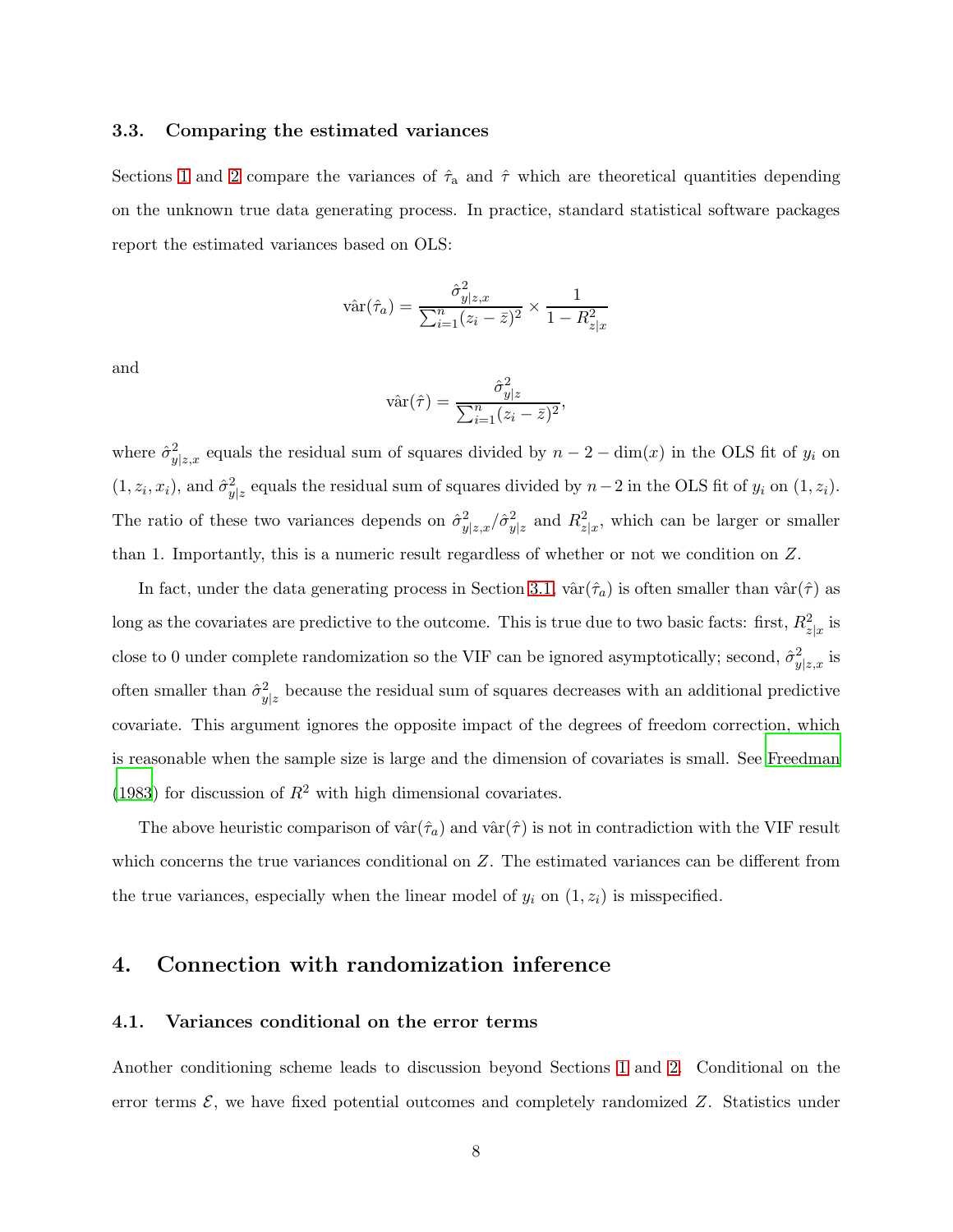<span id="page-8-0"></span>

|                             | mean of $\hat{\tau}_a$                                        | mean of $\hat{\tau}$                                                      | variance comparison                                                                                     |
|-----------------------------|---------------------------------------------------------------|---------------------------------------------------------------------------|---------------------------------------------------------------------------------------------------------|
| unconditional               | $E(\hat{\tau}_a)=\tau$                                        | $E(\hat{\tau}) = \tau$                                                    | $\text{var}(\hat{\tau}_a) \leq \text{var}(\hat{\tau})$ asymptotically                                   |
| conditional on $Z$          |                                                               | $E(\hat{\tau}_a   Z) = \tau   E(\hat{\tau}   Z) = \tau + \beta' \delta_x$ | $\text{var}(\hat{\tau}_a   Z) \geq \text{var}(\hat{\tau}   Z)$                                          |
| conditional on $\mathcal E$ | $E(\hat{\tau}_a  $<br>$\mathcal{E}(\mathcal{E}) \approx \tau$ | $E(\hat{\tau}   \mathcal{E}) = \tau$                                      | $\text{var}(\hat{\tau}_a \mid \mathcal{E}) \leq \text{var}(\hat{\tau} \mid \mathcal{E})$ asymptotically |

Table 1: Comparison under the data generating process in  $(a)$ – $(e)$ 

this regime is called randomization inference, or design-based inference. The classic results from randomization inference are  $E(\hat{\tau} | \mathcal{E}) = \tau$  [\(Neyman 1923](#page-11-1)),  $E(\hat{\tau}_a | \mathcal{E}) \approx \tau$  [\(Freedman 2008](#page-10-5); [Lin 2013\)](#page-11-5), and var $(\hat{\tau} \mid \mathcal{E}) \geq \text{var}(\hat{\tau}_a \mid \mathcal{E})$  asymptotically [\(Freedman 2008](#page-10-5); [Lin 2013\)](#page-11-5). This relative efficiency is coherent with  $var(\hat{\tau}) \geq var(\hat{\tau}_a)$  asymptotically. The coherence can be explained by decompositions based on the law of total variance:

$$
\begin{aligned}\n\text{var}(\hat{\tau}_a) &= E\{\text{var}(\hat{\tau}_a \mid \mathcal{E})\} + \text{var}\{E(\hat{\tau}_a \mid \mathcal{E})\} \\
&\approx E\{\text{var}(\hat{\tau}_a \mid \mathcal{E})\} + \text{var}(\tau) \\
&= E\{\text{var}(\hat{\tau}_a \mid \mathcal{E})\}\n\end{aligned}
$$

and

$$
\begin{aligned} \text{var}(\hat{\tau}) &= E\{\text{var}(\hat{\tau} \mid \mathcal{E})\} + \text{var}\{E(\hat{\tau} \mid \mathcal{E})\} \\ &= E\{\text{var}(\hat{\tau} \mid \mathcal{E})\} + \text{var}(\tau) \\ &= E\{\text{var}(\hat{\tau} \mid \mathcal{E})\}, \end{aligned}
$$

where both  $\hat{\tau}_a$  and  $\hat{\tau}$  are unbiased for  $\tau$  at least asymptotically. These results are all in favor of ANCOVA which improves the estimation efficiency. I summarize the results in Table [1.](#page-8-0)

#### 4.2. More general potential outcomes model

The data generating process in  $(a)$ –[\(e\)](#page-5-3) assumes constant treatment effect and homoskedastic errors. It yields the standard ANCOVA model [\(1\)](#page-1-1) or [\(6\)](#page-5-1). The literature of randomization-based causal inference often deals with more general potential outcomes, without requiring these linear model assumptions [\(Neyman 1923](#page-11-1); [Freedman 2008;](#page-10-5) [Lin 2013](#page-11-5); [Imbens and Rubin 2015](#page-11-2); [Li and Ding 2017\)](#page-11-0). In general cases with possibly mis-specified linear models, [Freedman \(2008](#page-10-5)) showed that ANCOVA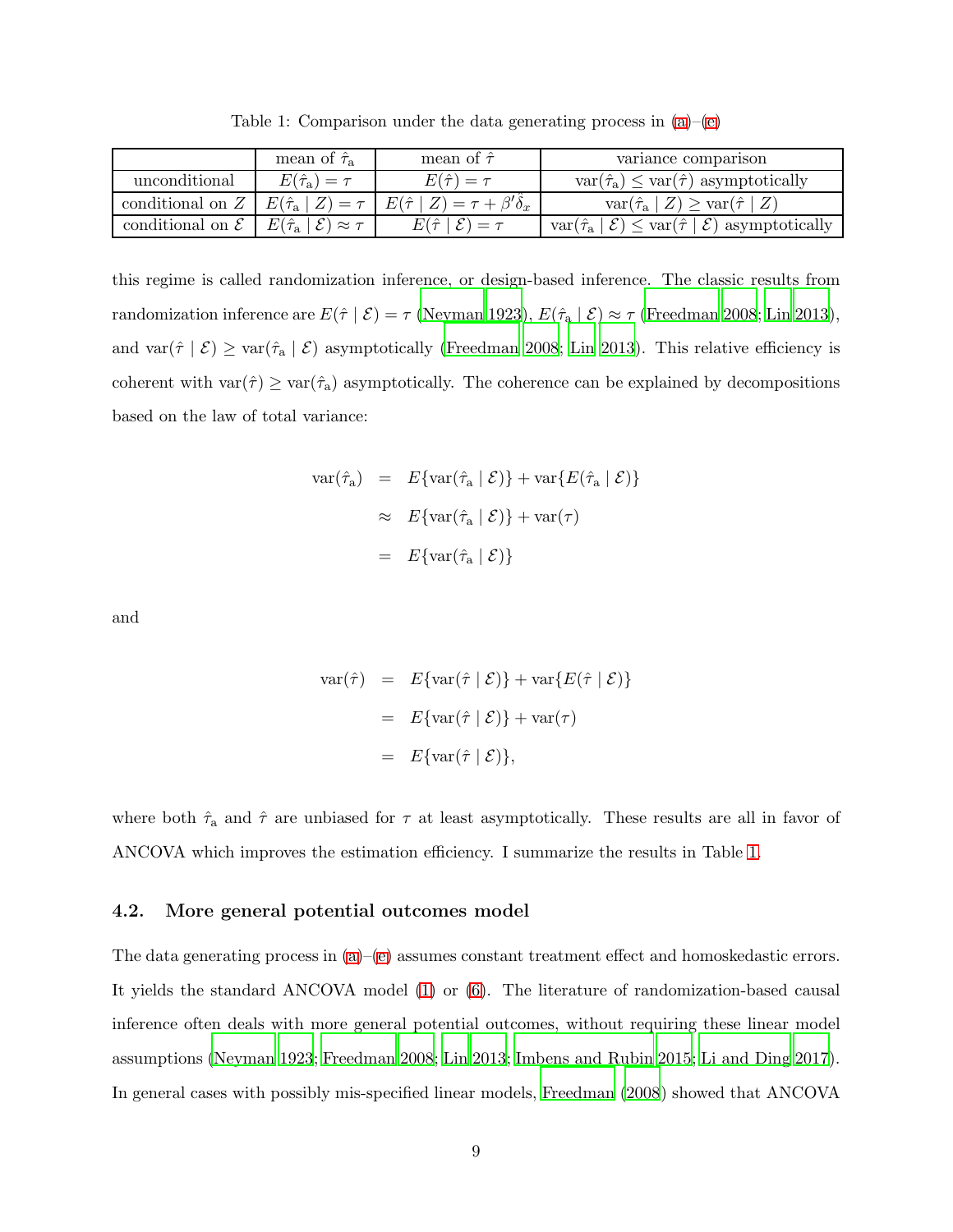may increase or decrease the efficiency compared to  $\hat{\tau}$ . [Lin \(2013](#page-11-5)) recently proposed to use a modified ANCOVA estimator that also includes the interaction term  $z_i \times x_i$  in OLS, and showed that this estimator is at least as efficient as  $\hat{\tau}$  asymptotically.

#### 4.3. A design issue

From the above discussion,  $\hat{\delta}_x$  is the key quantity that causes the paradox. If it is zero, then  $\hat{\tau}_a = \hat{\tau}$ and the paradox disappears. Complete randomization ensures  $E(\hat{\delta}_x) = 0$ , but in a particular allocation,  $\hat{\delta}_x$  can differ from zero. From the experimental design perspective,  $\hat{\delta}_x$  measures the covariate balance across treatment and control groups. Complete randomization ensures covariate balance on average, but a particular allocation may have covariate imbalance. [Morgan and Rubin](#page-11-6) [\(2012](#page-11-6)) proposed to use rerandomization to improve the data generating process [\(d\)](#page-5-4) by forcing the treatment indicators Z to satisfy

$$
\hat{\delta}_x' \operatorname{cov}(\hat{\delta}_x)^{-1} \hat{\delta}_x = \hat{\delta}_x' \left(\frac{n}{n_1 n_0} S_x^2\right)^{-1} \hat{\delta}_x \le a,
$$

where  $a > 0$  is a predetermined threshold. Under the randomization inference framework, [Li et al.](#page-11-7) [\(2018](#page-11-7)) show that this new experimental design improves the efficiency of  $\hat{\tau}$ , which is, in fact, close to the efficiency of  $\hat{\tau}_a$  for small  $a \approx 0$ . From our discussion before, rerandomization can also reduce the conditional bias of  $\hat{\tau}$  given Z because it forces  $\hat{\delta}_x$  to be small for any realized value of Z. Therefore, rerandomization can mitigate the paradox through experimental design. See [Li and Ding \(2020](#page-11-8)) for more unified discussion.

## 5. Final remarks

I have shown that the seemingly paradoxical results of VIF and ANCOVA are due to different statistical assumptions. The key difference is whether or not statistical inference is conditional on the treatment indicators  $Z$ . Conditioning on  $Z$ , the unadjusted estimator has smaller variance but larger bias. Averaging over Z, both unadjusted and adjusted estimators are consistent for  $\tau$ but the variance of the adjusted estimator is no larger than that of the unadjusted estimator. In randomized experiments, we recommend using ANCOVA under a constant treatment effect model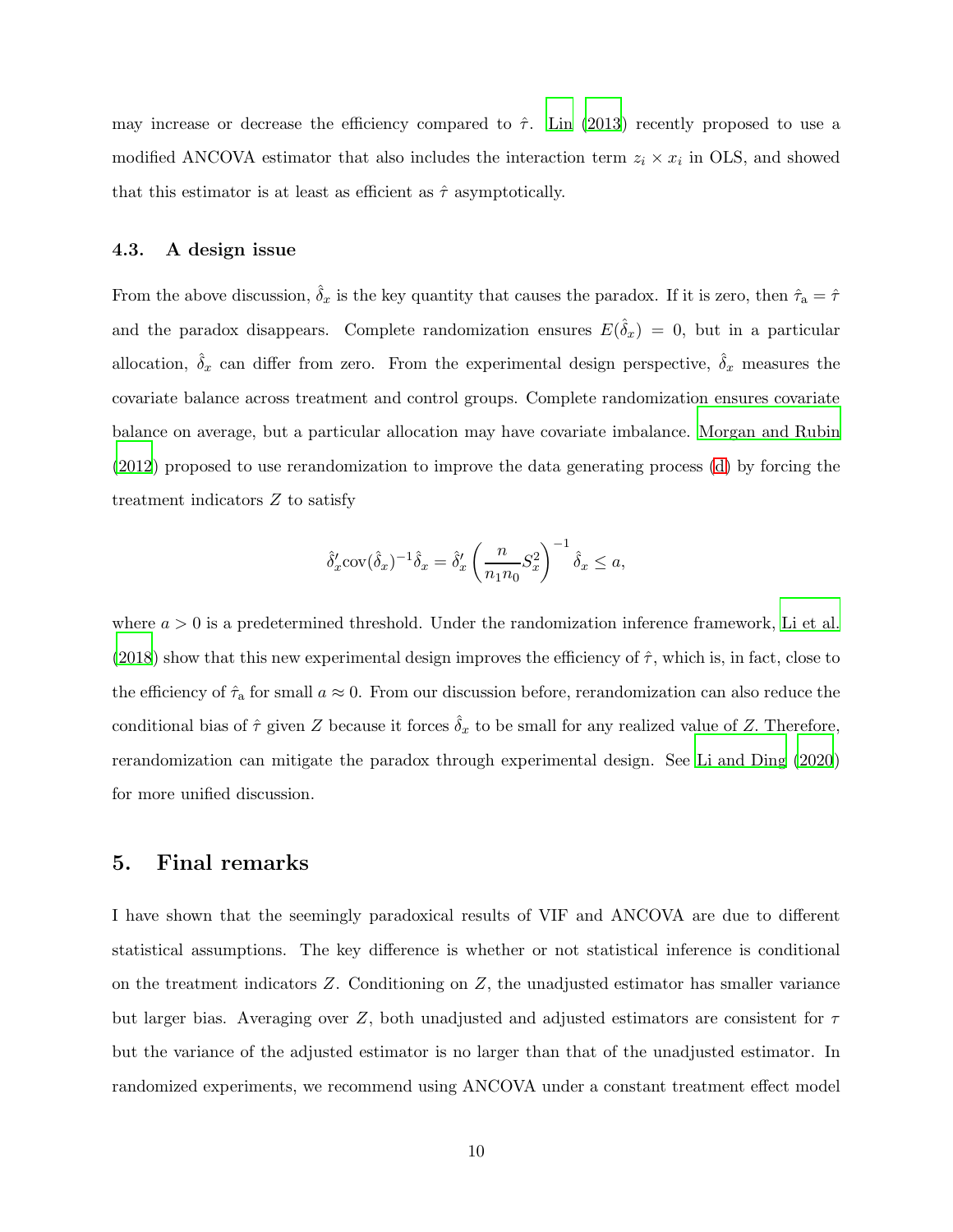or its modified version for general settings [\(Lin 2013](#page-11-5); [Li and](#page-11-8) Ding [2020\)](#page-11-8).

I end this note with two minor technical issues. First, I assume that the  $x_i$ 's are fixed throughout the paper. With random covariates, we can condition on them to obtain the same results. The key in the discussion is whether or not to condition on  $Z$ . Second, if the  $Z_i$ 's are IID Bernoulli random variables as in a Bernoulli experiment, we can condition on  $(n_1, n_0)$  to reduce the discussion to complete randomization.

# Acknowledgments

The author thanks Ugur Yildirim for raising this question in his class of "Linear Models" at University of California, Berkeley, Luke Miratrix for the discussion of estimated variances in Section [3.3,](#page-7-0) and Anqi Zhao, Xinran Li, Liyun Chen, Zhichao Jiang, and Yuting Ye for helpful discussions. A reviewer made many constructive comments that improved the paper significantly. This research was partially support by the U.S. National Science Foundation (grant  $\#$  1945136).

# References

- <span id="page-10-2"></span>Agresti, A. (2015). *Foundations of Linear and Generalized Linear Models*. New York: John Wiley & Sons.
- <span id="page-10-3"></span>Cox, D. R. and Reid, N. (2000). *The Theory of the Design of Experiments*. Boca Raton: Chapman and Hall/CRC.
- <span id="page-10-0"></span>Faraway, J. J. (2016). *Linear Models with R*. Boca Raton: Chapman and Hall/CRC.
- <span id="page-10-1"></span>Fox, J. (2015). *Applied Regression Analysis and Generalized Linear Models*. Newbury Park, CA: Sage Publications.
- <span id="page-10-4"></span>Freedman, D. A. (1983). A note on screening regression equations. *The American Statistician*, 37:152–155.
- <span id="page-10-5"></span>Freedman, D. A. (2008). On regression adjustments to experimental data. *Advances in Applied Mathematics*, 40:180–193.